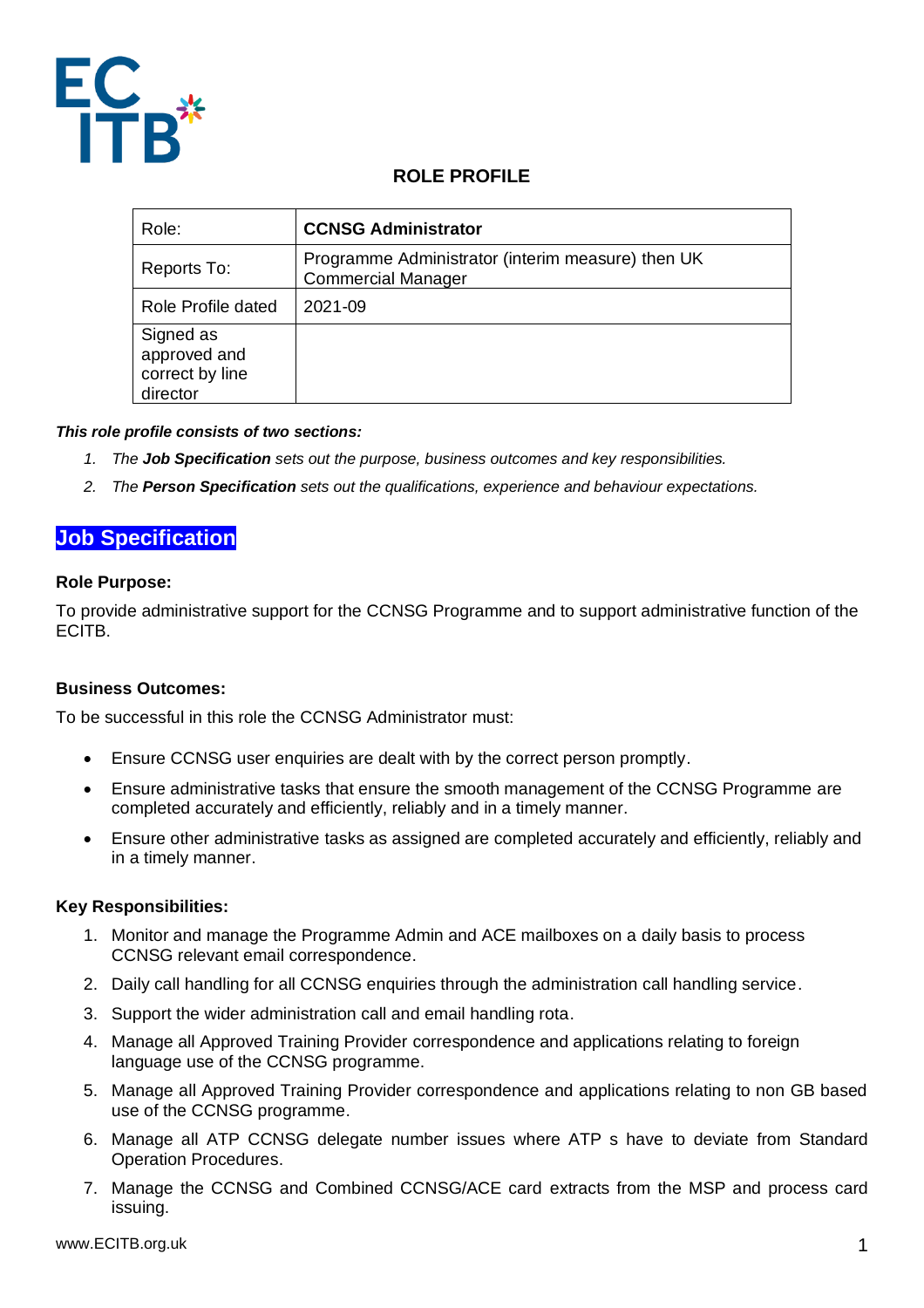- 8. Manage the CCNSG and Combined CCNSG/ACE card issues, including card errors and Membership Services Portal related issues.
- 9. Support the communications issued to CCNSG ATPs.
- 10. Provide administrative support to the CCNSG Committee.
- 11. Support ATPs in setting up MSP for on-line test access.
- 12. Support administration duties such as post handling on a rota basis.
- 13. Other duties as directed by Head of regional Operations or their deputy.

## **Role Parameters:**

• Full-time, home based for the majority of time but with a requirement to work at least one day a week at ECITB head office in Hemel Hempstead Herts.

# **Person Specification**

## **Experience & Qualifications**

- 1. GCSE level of education (at Grade C or above) or equivalent including Maths & English. IT literacy is essential.
- 2. Three to six months related experience and/or training; or other equivalent combination of education and experience.
- 3. Excellent work organisation skills, ability to prioritise, and meet deadlines.
- 4. Reasoning ability to understand routine instruction whether verbal or written.
- 5. Ability to write routine correspondence. Ability to effectively give information clearly to customers, clients, and other employees of the organisation.
- 6. Be able to set up spreadsheet formulae and be competent in the setting up of CRM views
- 7. Problem solving ability to deal with problems that arise in standardized situations.

## **Core Competences**

*These competences apply to everyone working for the ECITB. They represent the behaviours that promote individual and corporate success and high achievement. They should be read in the context of each individual job and take account of the job's scope and level of responsibility and complexity.* 

## **1. Business Acumen**

Understands general business and financial concepts. Understands the ECITB and the ECI business, and uses both general and specific knowledge to make appropriate judgements in decision making and dealing with employers and other stakeholders.

## **2. Delivering quality results**

Maintains a high level of commitment to personally getting things done. Delivers results and takes personal responsibility for achieving outcomes. Works effectively with little direction, and is dependable and responsible. Strives for high quality and effective outcomes. Finishes what is started and demonstrates persistence.

## **3. Customer Focus**

Understands that customers are internal and external. Understands customer business needs and provides appropriate solutions. Anticipates, listens to and values customers' needs, suggestions and feedback. Ensures own work output is aligned with customer (internal or external) and stakeholder needs and anticipates future requirements.